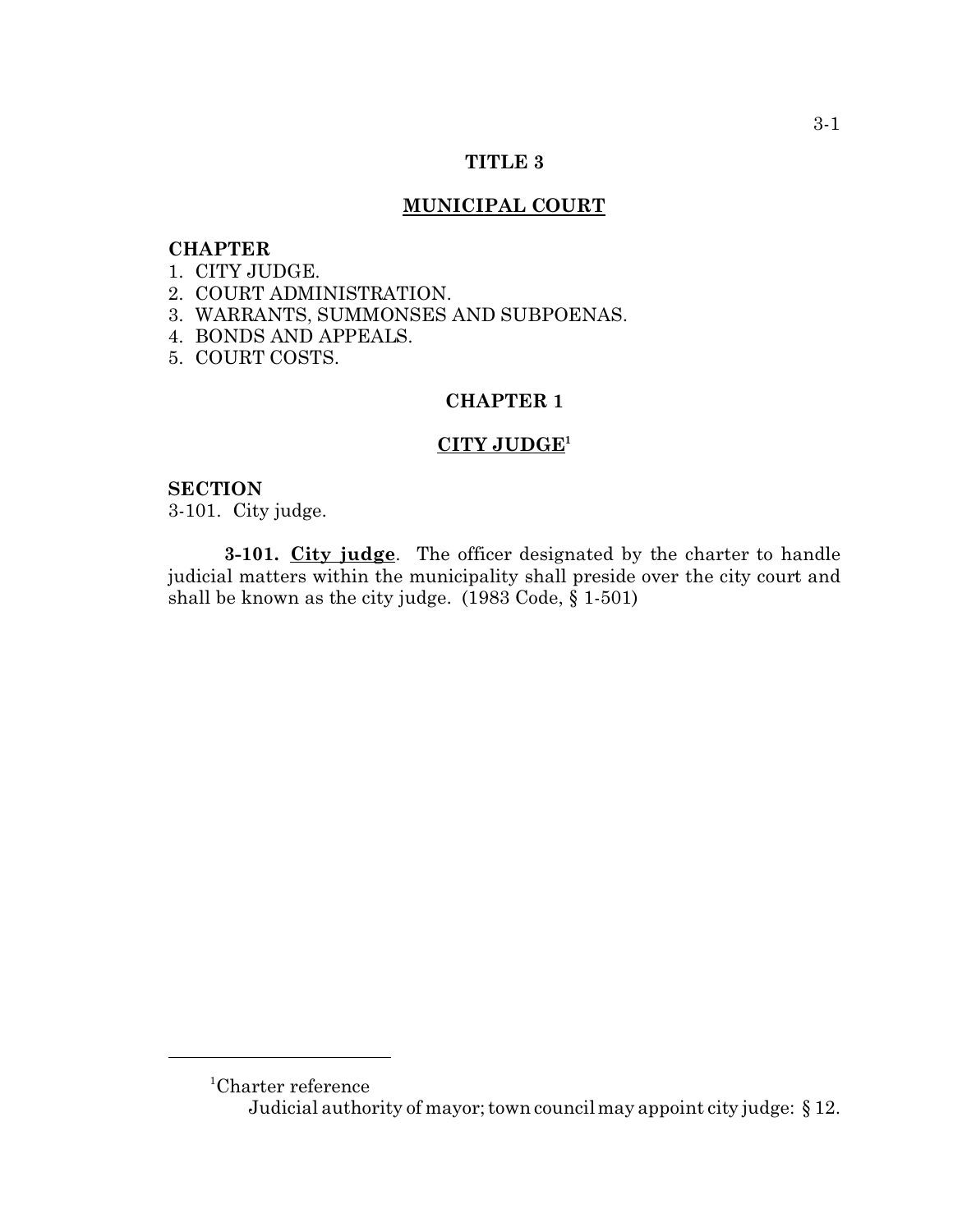#### **COURT ADMINISTRATION**

#### **SECTION**

- 3-201. Maintenance of docket.
- 3-202. Imposition of fines, penalties, and costs.
- 3-203. Disposition and report of fines, penalties, and costs.
- 3-204. Disturbance of proceedings.
- 3-205. Trial and disposition of cases.

**3-201. Maintenance of docket**. The city judge shall keep a complete docket of all matters coming before him in his judicial capacity. The docket shall include for each defendant such information as his name; warrant and/or summons numbers; alleged offenses; disposition; fines, penalties, and costs imposed and whether collected; whether committed to workhouse; and all other information that may be relevant. (1983 Code, § 1-502)

**3-202. Imposition of fines, penalties, and costs**. All fines, penalties, and costs shall be imposed and recorded by the city judge on the city court docket in open court.

In all cases heard or determined by him, the city judge shall tax in the bill of costs the same amounts and for the same items allowed in courts of general sessions<sup>1</sup> for similar work in state cases.

In addition to the foregoing costs, mileage at a rate set by resolution by the board of mayor and aldermen shall be charged when a prisoner must be transported to and out of the county and shall be assessed as part of the costs of the cause and figured in the bill of costs, along with any jail fees, and paid as a part of the bill of costs by anyone found guilty of a misdemeanor. (1983 Code, § 1-508, modified)

**3-203. Disposition and report of fines, penalties, and costs**. All funds coming into the hands of the city judge in the form of fines, penalties, costs, and forfeitures shall be recorded by him and paid over daily to the town. At the end of each month he shall submit to the town council a report accounting for the collection or non-collection of all fines, penalties, and costs imposed by his court during the current month and to date for the current fiscal year. (1983 Code, § 1-511)

<sup>1</sup>State law reference Tennessee Code Annotated, § 8-21-401.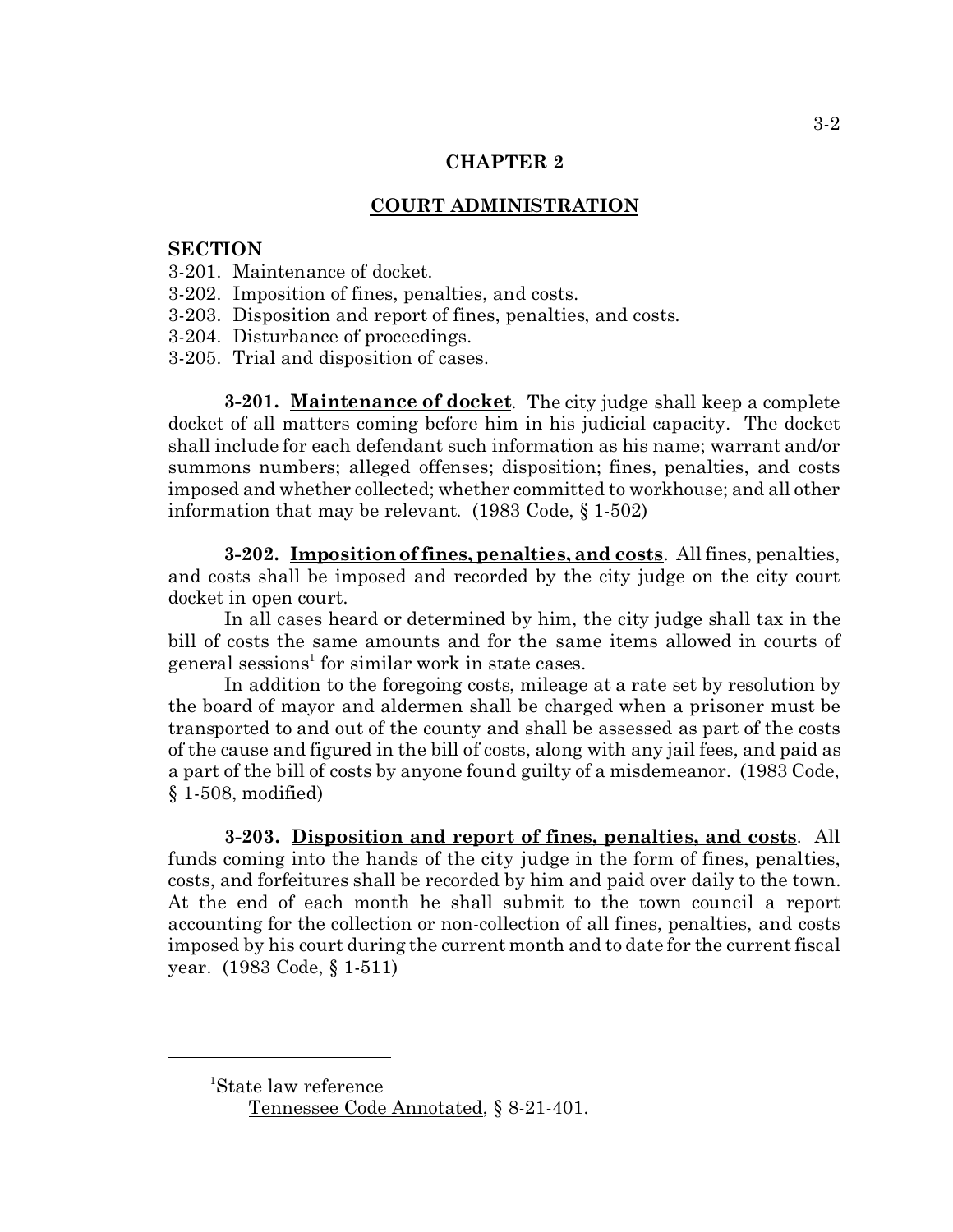**3-204. Disturbance of proceedings**. It shall be unlawful for any person to create any disturbance of any trial before the city court by making loud or unusual noises, by using indecorous, profane, or blasphemous language, or by any distracting conduct whatsoever. (1983 Code, § 1-512)

**3-205. Trial and disposition of cases**. Every person charged with violating a town ordinance shall be entitled to an immediate trial and disposition of his case, provided the city court is in session or the city judge is reasonably available. However, the provisions of this section shall not apply when the alleged offender, by reason of drunkenness or other incapacity, is not in a proper condition or is not able to appear before the court. (1983 Code, § 1-506)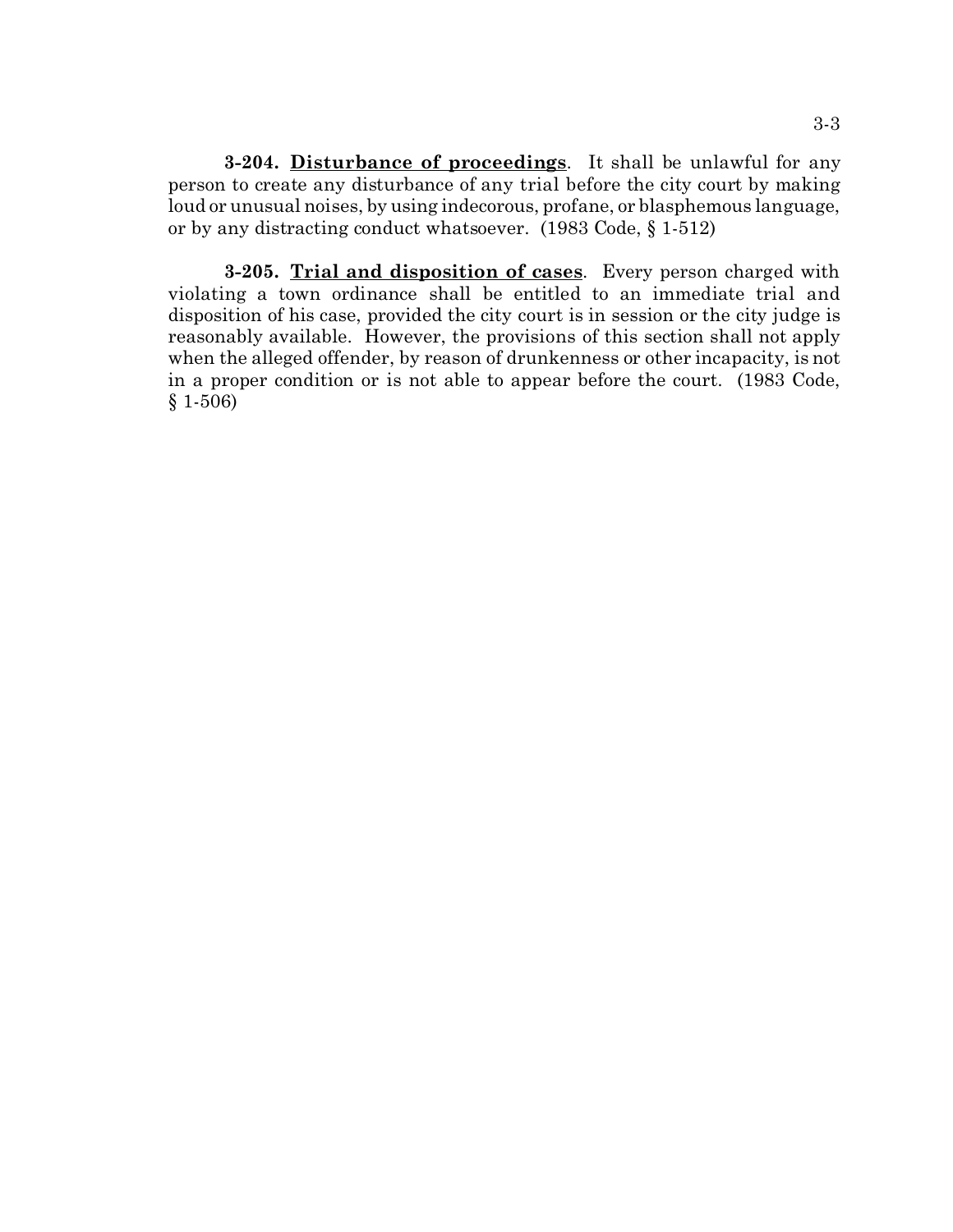#### **WARRANTS, SUMMONSES AND SUBPOENAS**

#### **SECTION**

- 3-301. Issuance of arrest warrants.
- 3-302. Issuance of summonses.
- 3-303. Issuance of subpoenas.

**3-301. Issuance of arrest warrants**. 1 The city judge shall have the power to issue warrants for the arrest of persons charged with violating town ordinances. (1983 Code, § 1-503)

**3-302. Issuance of summonses**. When a complaint of an alleged ordinance violation is made to the city judge, the judge may in his discretion, in lieu of issuing an arrest warrant, issue a summons ordering the alleged offender personally to appear before the city court at a time specified therein to answer to the charges against him. The summons shall contain a brief description of the offense charged but need not set out verbatim the provisions of the ordinance alleged to have been violated. Upon failure of any person to appear before the city court as commanded in a summons lawfully served on him, the cause may be proceeded with ex parte, and the judgment of the court shall be valid and binding subject to the defendant's right of appeal. (1983 Code, § 1-504)

**3-303. Issuance of subpoenas**. The city judge may subpoena as witnesses all persons whose testimony he believes will be relevant and material to matters coming before his court, and it shall be unlawful for any person lawfully served with such a subpoena to fail or neglect to comply therewith. (1983 Code, § 1-505)

<sup>1</sup>State law reference

For authority to issue warrants, see Tennessee Code Annotated, title 40, chapter 6.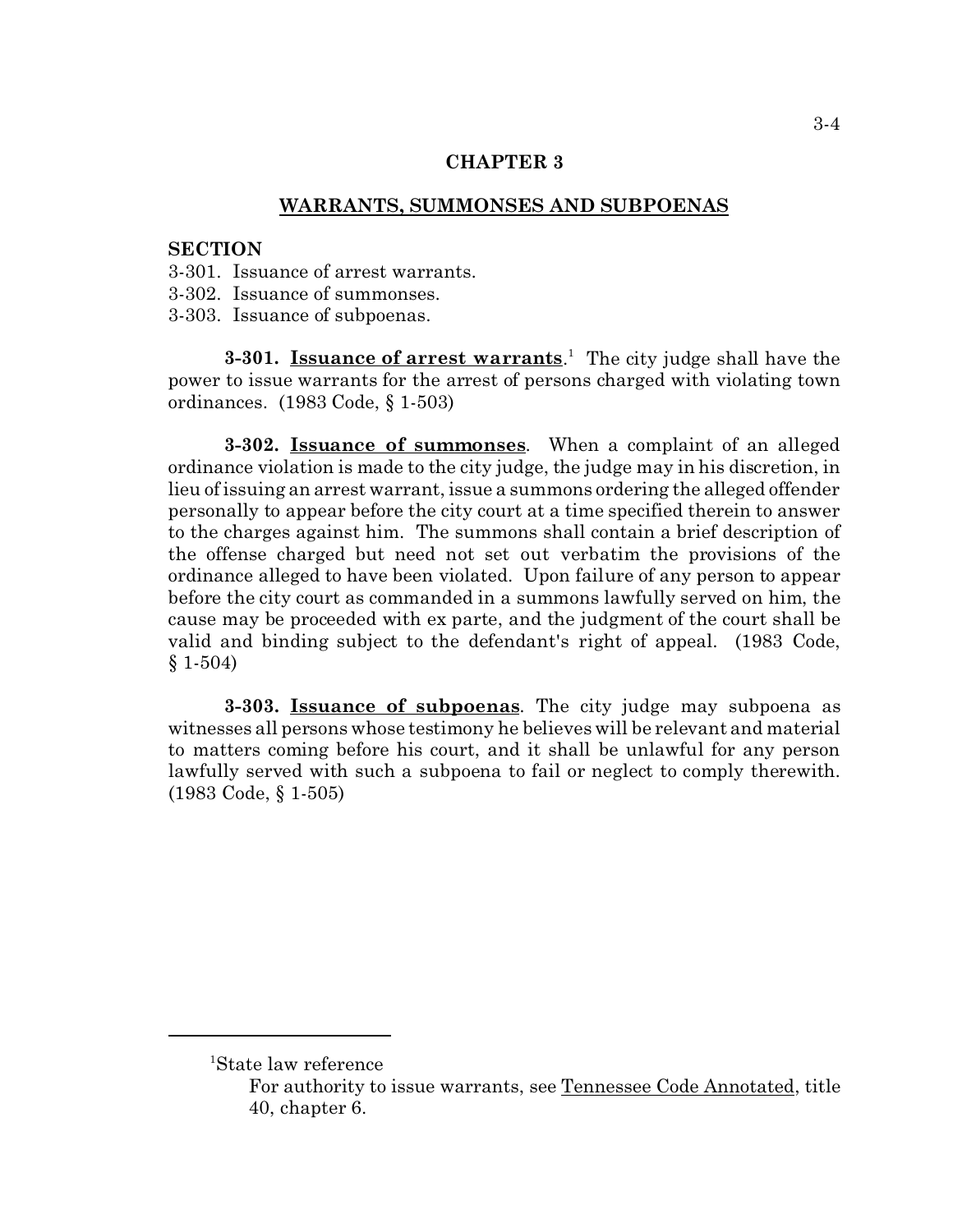## **BONDS AND APPEALS**

#### **SECTION**

- 3-401. Appearance bonds authorized.
- 3-402. Appeals.
- 3-403. Bond amounts, conditions, and forms.

**3-401. Appearance bonds authorized**. When the city judge is not available or when an alleged offender requests and has reasonable grounds for a delay in the trial of his case, he may, in lieu of remaining in jail pending disposition of his case, be allowed to post an appearance bond with the city judge or, in the absence of the judge, with the ranking police officer on duty at the time, provided such alleged offender is not drunk or otherwise in need of protective custody. (1983 Code, § 1-507)

**3-402. Appeals**. Any defendant who is dissatisfied with any judgment of the city court against him may, within ten (10) days next after such judgment is rendered, appeal to the next term of the circuit court upon posting a proper appeal bond.<sup>1</sup> (1983 Code, § 1-509)

**3-403. Bond amounts, conditions, and forms**. An appearance bond in any case before the city court shall be in such amount as the city judge shall prescribe and shall be conditioned that the defendant shall appear for trial before the city court at the stated time and place.

An appeal bond in any case shall be in the sum of two hundred and fifty dollars (\$250.00) and shall be conditioned that if the circuit court shall find against the appellant the fine or penalty and all costs of the trial and appeal shall be promptly paid by the defendant and/or his sureties. An appearance or appeal bond in any case may be made in the form of a cash deposit or by any corporate surety company authorized to do business in Tennessee or by two (2) private persons who individually own real property located within the county. No other type bond shall be acceptable. (1983 Code, § 1-510)

<sup>1</sup>State law reference Tennessee Code Annotated, § 27-5-101.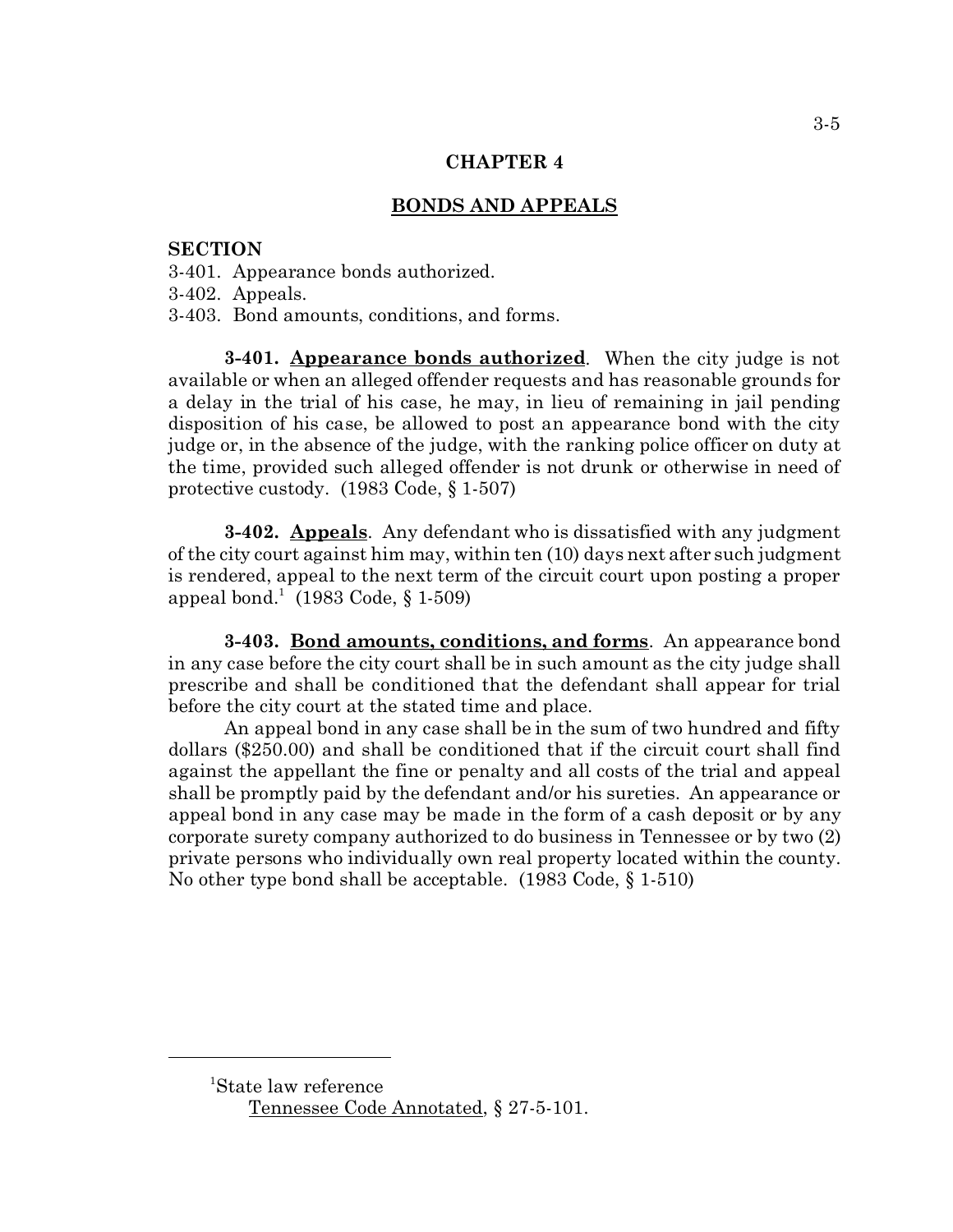# **COURT COSTS**

# **SECTION**

3-501. Court costs.

**3-501. Court costs**. The following costs and fines will be levied as follows:

| Violation                                        | Cost    | Fines                         | Total    |
|--------------------------------------------------|---------|-------------------------------|----------|
| Public intoxication                              | \$65.28 | \$5.00                        | \$70.28  |
| No drivers license                               | \$92.31 | \$10.00                       | \$102.31 |
| Vio. of Reg. law                                 | \$92.31 | \$10.00                       | \$102.31 |
| Tail lights out                                  | \$92.31 | \$10.00                       | \$102.31 |
| Causing unnecessary noise                        | \$92.31 | \$10.00                       | \$102.31 |
| Ran red light                                    | \$92.31 | \$10.00                       | \$102.31 |
| Ran stop sign                                    | \$92.31 | \$10.00                       | \$102.31 |
| Loud muffler                                     | \$92.31 | \$10.00                       | \$102.31 |
| Speeding-50 MPH & under                          | \$92.31 | \$5.00                        | \$97.31  |
| Speeding-50 MPH & over                           | \$92.31 | \$10.00                       | \$102.31 |
| Reckless driving-1st offense                     | \$92.31 | \$25.00                       | \$117.31 |
| Reckless driving-2nd offense                     | \$92.31 | Court appearance<br>mandatory |          |
| Improper passing                                 | \$92.31 | \$10.00                       | \$102.31 |
| Anti-noise regulation                            | \$92.31 | \$10.00                       | \$102.31 |
| Parking violations                               | \$92.31 | \$5.00                        | \$97.31  |
| Prowling                                         | \$92.31 | \$5.00                        | \$97.31  |
| Disorderly conduct                               | \$92.31 | Court appearance<br>mandatory |          |
| Open alcoholic beverage                          | \$92.31 | \$5.00                        | \$97.31  |
| Possession alcoholic beverage<br>Under Age of 21 | \$92.31 | \$5.00                        | \$97.31  |
| Wrong way on one way street                      | \$92.31 | \$10.00                       | \$102.31 |

# COURT COST AND FINES